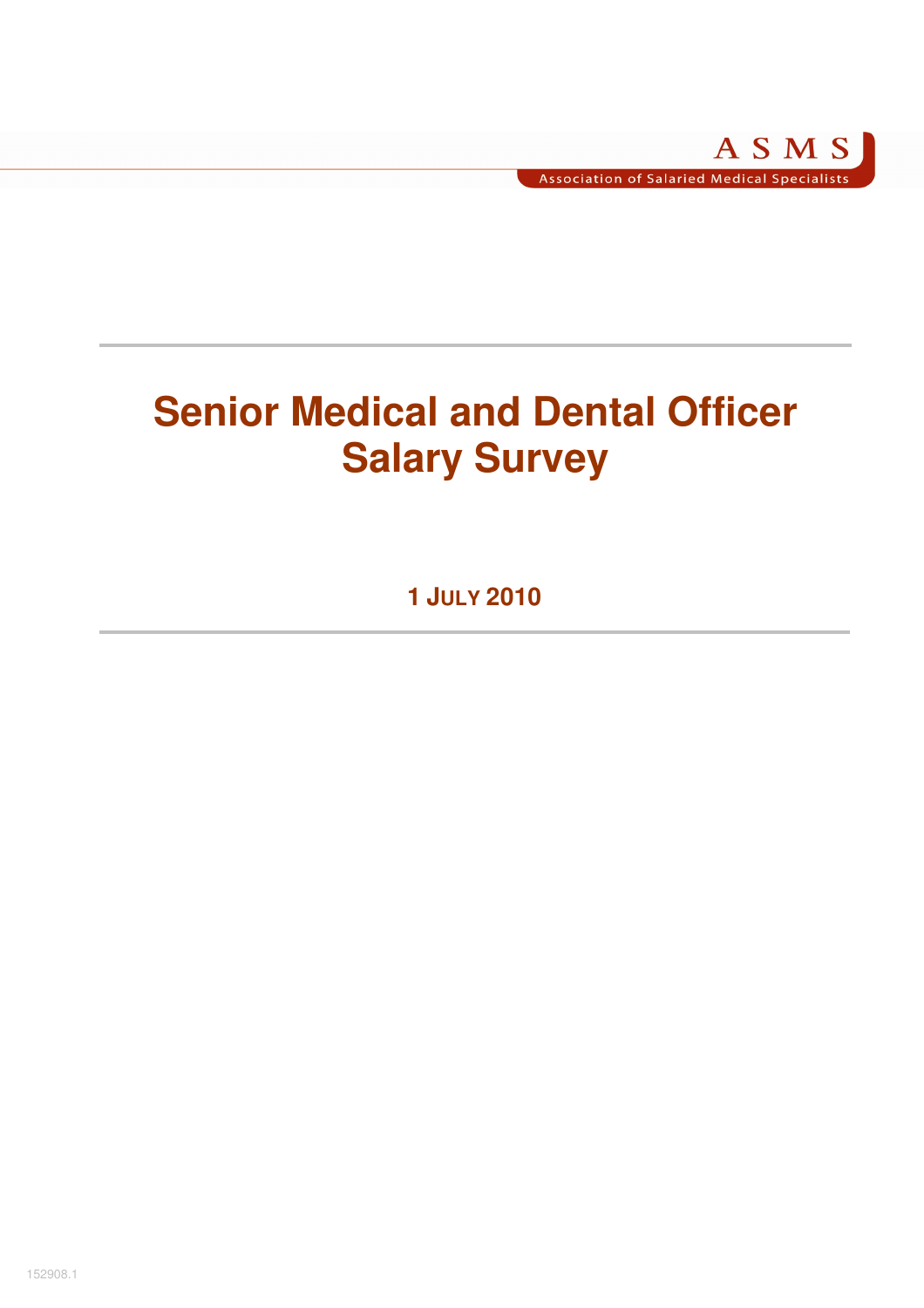# **Senior Medical and Dental Officer Salary Survey**

**1 JULY 2010** 

This is the Association's 17<sup>th</sup> survey of full time equivalent (FTE) salaries for senior medical staff at district health boards and their predecessors. Employers were asked for the number of staff on the base salary steps of the scale in the collective agreement covering senior medical officers as at 1 July 2010. The survey reports on FTE base salaries. It does not take into account:

- hours worked in excess of 40 hours per week (i.e. those hours recognised through job sizing);
- the availability allowance; or
- any other special enhancements.

It shows where doctors covered by the DHB MECA negotiated by the ASMS are on the salary scales.

The information supplied by DHBs was on 3,533 specialists (1,064 females and 2,469 males) and 548 medical and dental officers (254 females and 294 males).

In 2001 we asked for a breakdown by gender for the first time. In the past some DHBs have not been able to supply the information in that form. This is the fifth year where a gender breakdown has been universally available. The results are set out in Tables 3.1 and 3.2, and 4.1 and 4.2 which show the distribution of males and females in each DHB by salary step.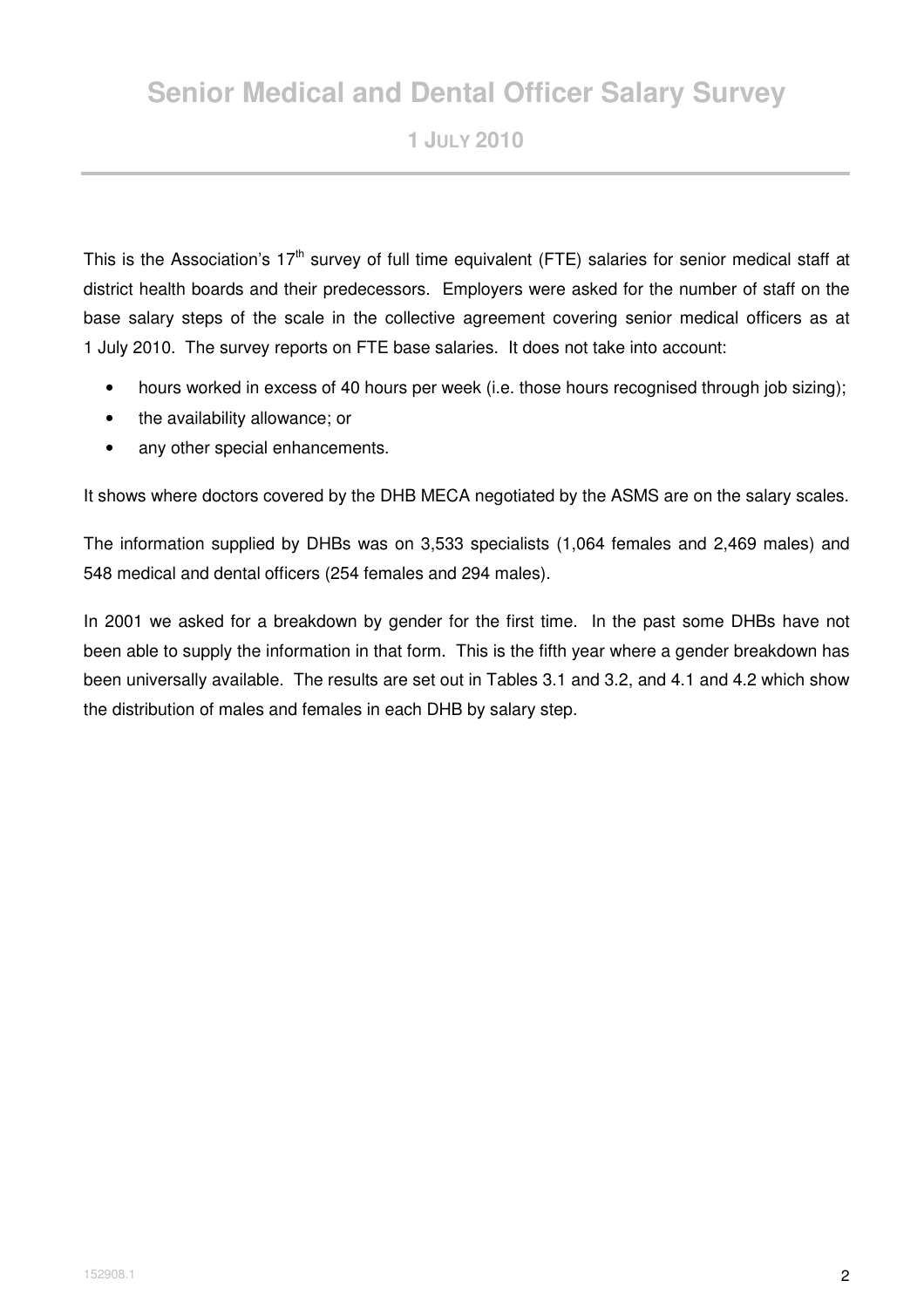### **NATIONAL FTE MEAN BASE SALARY INCREASE**

Table 1.1 summarises national trends. On 30 June 1993 the mean FTE specialist base rate was \$85,658. By 1 July 2010 this had increased to \$171,977 (a raw increase of about 100.8% since 1993). This represents a 0.8% increase on the 2009 mean.

For medical and dental officers the equivalent salary movement to 1 July 2010 was from \$67,457 on 30 June 1993 to \$132,881 (a raw increase of about 97.0%). This represents a 0.4% increase on the 2009 mean.

| <b>YEAR</b> | <b>SPECIALISTS</b> |                      | <b>MEDICAL AND DENTAL</b><br>OFFICERS |                      |  |  |  |  |
|-------------|--------------------|----------------------|---------------------------------------|----------------------|--|--|--|--|
|             | Mean Base<br>\$    | Annual<br>% Increase | Mean Base<br>\$                       | Annual<br>% Increase |  |  |  |  |
| 1993        | 85,658             |                      | 67,457                                |                      |  |  |  |  |
| 2001        | 120,942            | 3.6                  | $91,931$ <sup>1</sup>                 | 24                   |  |  |  |  |
| 2002        | 125,289            | 3.6                  | 96,207                                | 4.7                  |  |  |  |  |
| 2003        | 129,743            | 3.6                  | 100,002                               | 3.9                  |  |  |  |  |
| 2004        | 131,740            | 1.5                  | 101,640                               | 1.6                  |  |  |  |  |
| 2005        | 140,583            | 6.7                  | 111,088                               | 9.3                  |  |  |  |  |
| 2006        | 143,310            | 1.9                  | 114,664                               | 3.2                  |  |  |  |  |
| 2007        | 145,044            | 1.2                  | 114,380                               | $-0.2$               |  |  |  |  |
| 2008        | 159,986            | 10.2                 | 124,916                               | 9.3                  |  |  |  |  |
| 2009        | 170,578            | 6.6                  | 132,383                               | 6.0                  |  |  |  |  |
| 2010        | 171,977            | 0.8                  | 132,881                               | 0.4                  |  |  |  |  |

#### **Table 1.1 Summary of National Mean Full Time Equivalent Base Salary**

Table 1.2 shows the change in the mean salary by gender since 2005 and the numbers of employees.

### **Table 1.2**

# **Change in Mean Salary by Gender 2004/2008**

|              |                 |              | <b>SPECIALISTS</b> |                         |              |                    | <b>MEDICAL AND DENTAL OFFICERS</b> |                        |              |              |              |                 |                    |                        |  |
|--------------|-----------------|--------------|--------------------|-------------------------|--------------|--------------------|------------------------------------|------------------------|--------------|--------------|--------------|-----------------|--------------------|------------------------|--|
|              | Numbers<br>2010 | Mean<br>2010 | Mean<br>2009       | Mean<br>2008            | Mean<br>2007 | Mean<br>2006<br>\$ | %<br>change<br>06-10               | <b>Numbers</b><br>2010 | Mean<br>2010 | Mean<br>2009 | Mean<br>2008 | Mean<br>2007    | Mean<br>2006<br>\$ | %<br>change<br>$06-10$ |  |
| FEMALES      | 1064            | 164.520      | 163.273            | 153,303 139,741         |              | 137.942            | 19.3%                              | 254                    | 131.243      | 129.571      | 122.582      | 112.878 112.922 |                    | 16.2%                  |  |
| MALES        | 2469            | 175.191      | 173.691            | 162,782 147,084 145,190 |              |                    | 20.8%                              | 294                    | 134.297      | 134.947      | 127.240      | 115.702 116.101 |                    | 15.7%                  |  |
| <b>TOTAL</b> | 3533            | 171.977      | 170.578            | 159.986 145.044 143.310 |              |                    | 20.0%                              | 548                    | 132,881      | 132,383      | 124.916      | 114.380 114.664 |                    | 15.9%                  |  |
|              |                 |              |                    |                         |              |                    |                                    |                        |              |              |              |                 |                    |                        |  |

\_\_\_\_\_\_\_\_\_\_\_\_\_\_\_\_\_\_\_\_\_\_\_\_\_\_\_\_\_\_\_\_\_\_\_\_\_\_\_\_\_\_\_\_\_\_\_\_\_\_\_\_\_\_\_\_\_\_\_\_\_\_\_\_\_\_\_\_\_\_\_\_\_\_\_\_\_\_\_\_\_\_\_\_\_\_\_\_\_\_\_\_\_\_\_\_\_\_\_\_\_\_\_\_\_\_\_\_

 $152908.1$  **3** <sup>1</sup> This figure has been amended from the 2001 salary survey.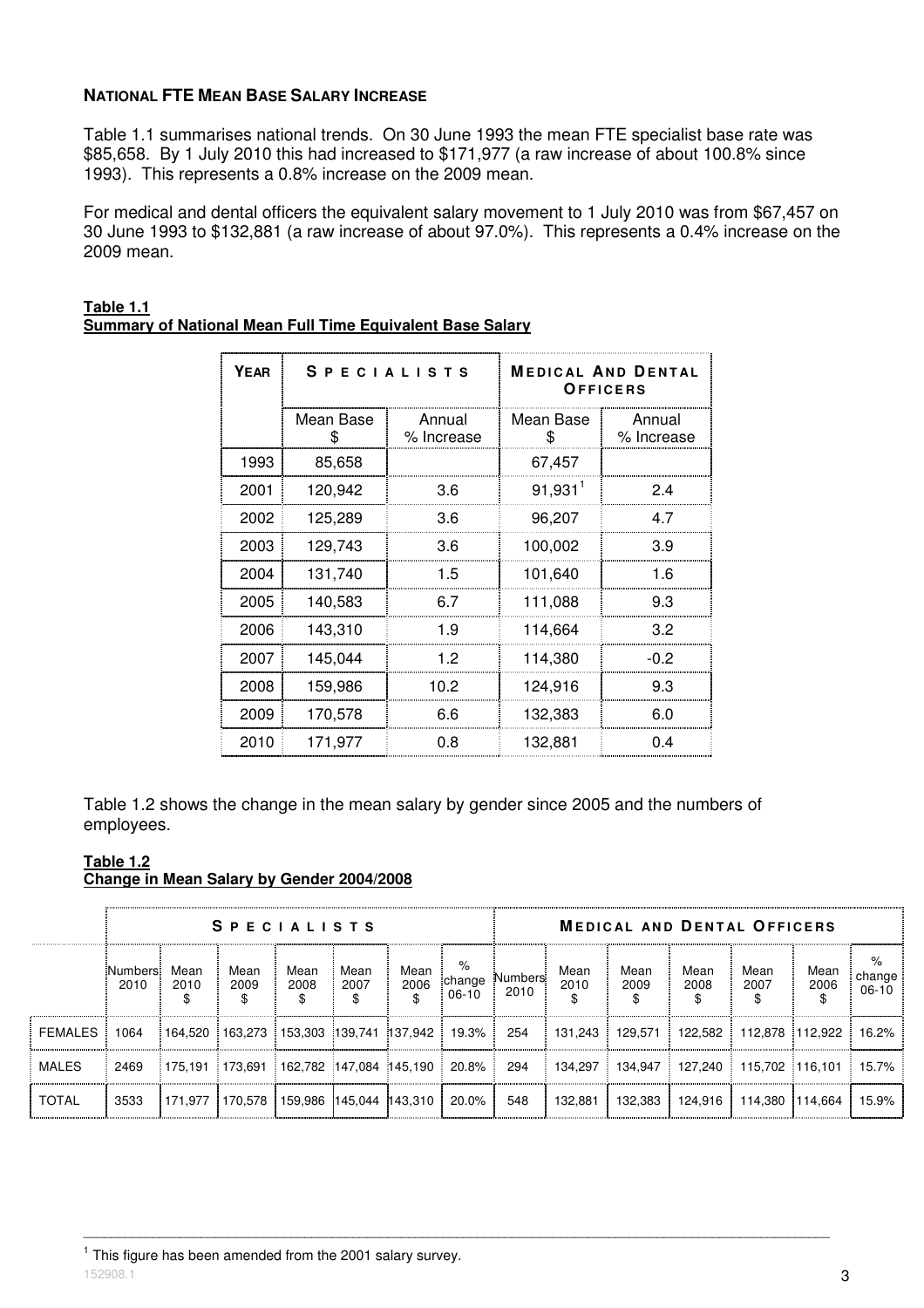#### **DHB SPECIALIST AND MEDICAL OFFICER MEAN FTE BASE SALARY INCREASE**

Tables 2.1 and 2.2 report on the mean FTE base salary for the specialists and medical officers in each DHB since 2002 and including 1993 (when the survey began) and the percentage change between, 2005 and 2006, 2006 and 2007, 2007 and 2008, 2008 and 2009, 2009 and 2010 and between 1993 and 2010.

|                                   |                |            |                 |                 |            |            |            |            |         | C<br>% | н<br>A | $\mathsf{N}$<br>G<br>Е |        |           |
|-----------------------------------|----------------|------------|-----------------|-----------------|------------|------------|------------|------------|---------|--------|--------|------------------------|--------|-----------|
| <b>DHB</b>                        | <b>NUMBERS</b> | 2010<br>\$ | 2009<br>\$      | 2008<br>\$      | 2007<br>\$ | 2006<br>\$ | 2005<br>\$ | 1993<br>\$ | $09-10$ | 08-09  | 07-08  | 06-07                  | 05-06  | $93 - 10$ |
| Northland                         | 108            | 170,993    | 168,974         | 158,067         | 142,546    | 140,833    | 133,198    | 87,087     | 1.2     | 6.9    | 10.9   | 1.2                    | 5.7    | 96.3      |
| Waitemata                         | 272            | 166,675    | 163,994         | 151,715         | 140,278    | 138,264    | 135,809    |            | 1.6     | 8.1    | 8.2    | 1.5                    | 1.8    |           |
| Auckland                          | 726            | 173351     | 172,434         | 162,620         | 147,008    | 145,761    | 142,524    | 87,415     | 0.5     | 6.0    | 10.6   | 0.9                    | 2.3    | 98.3      |
| Counties<br>Manukau               | 367            | 167.685    | 164,009         | 154,625         | 140,794    | 138,134    | 135,241    | 84,151     | 2.2     | 6.1    | 9.8    | 1.9                    | 2.1    | 99.3      |
| Waikato                           | 273            | 173,518    |                 | 171,856 161,309 | 146,448    | 145,434    | 143,111    | 83,989     | 1.0     | 6.5    | 10.1   | 0.7                    | 1.6    | 106.6     |
| Bay of Plenty                     | 128            | 178,469    | 179,904         | 170,664         | 152,557    | 150,076    | 149,655    | 84,663     | $-0.8$  | 5.4    | 11.9   | 1.7                    | 0.3    | 110.8     |
| Lakes                             | 67             | 174,126    | 172,887         | 160,828         | 143,588    | 139,125    | 136,440    | 86,034     | 0.7     | 7.5    | 12.0   | 3.2                    | 2.0    | 102.4     |
| Tairawhiti                        | 47             | 180,218    | 177,436         | 167,850         | 148,532    | 144,344    | 139,950    | 84,471     | 1.6     | 5.7    | 13.0   | 2.9                    | 3.1    | 113.3     |
| Taranaki                          | 52             | 175,353    | 169,918         | 159,206         | 145,987    | 139,787    | 138,408    | 84,119     | 3.2     | 6.7    | 9.1    | 4.4                    | 1.0    | 108.5     |
| Hawke's Bay                       | 108            | 171,350    | 168,609         | 160,369         | 146,099    | 145,918    | 141,469    |            | 1.6     | 5.1    | 9.8    | 0.1                    | 3.1    |           |
| Whanganui                         | 44             | 181,292    | 177,954         | 169,723         | 150,826    | 150,378    | 150,951    | 86,152     | 1.9     | 4.8    | 12.5   | 0.3                    | $-0.4$ | 110.4     |
| MidCentral                        | 102            | 177,714    | 174,707         | 163,809         | 147,463    | 147,711    | 143,519    | 86,744     | 1.7     | 6.7    | 11.1   | $-0.2$                 | 2.9    | 104.9     |
| Wairarapa                         | 26             | 183,915    | 181,606         | 173,199         | 155,979    | 154,237    | 152,600    | 87,493     | 1.3     | 4.9    | 11.0   | 1.1                    | 1.1    | 110.2     |
| <b>Hutt Valley</b>                | 117            | 170,569    | 168,457         | 158,336         | 143,375    | 140,644    | 139,963    | 87,561     | 1.3     | 6.4    | 10.4   | 1.9                    | 0.5    | 94.8      |
| <b>Capital Coast</b>              | 284            | 171,427    | 177,066         | 161,377         | 143,165    | 142,527    | 140,638    | 88,080     | $-3.2$  | 9.7    | 11.8   | 0.4                    | 1.3    | 94.6      |
| Nelson<br>Marlborough             | 104            | 176.083    | 175,732 164,651 |                 | 149,484    | 147,522    | 146,287    | 88,669     | 0.2     | 6.7    | 10.1   | 1.3                    | 0.8    | 98.6      |
| <b>West Coast</b>                 | 22             | 179,528    | 182.659         | 177,421         | 155,938    | 154,521    | 154,346    | 85,492     | $-1.7$  | 3.0    | 13.8   | 0.9                    | 0.1    | 110.0     |
| Canterbury                        | 430            | 167,358    | 163,981         | 156.250         | 143,009    | 140,934    | 137,853    |            | 2.1     | 4.9    | 9.3    | 1.5                    | 2.2    |           |
| South<br>Canterbury               | 35             | 173,721    | 170.047         | 158,849         | 140,700    | 137,967    | 134,980    | 81,283     | 2.2     | 7.0    | 12.9   | 2.0                    | 2.2    | 113.7     |
| Southern                          | 221            | 174,615    |                 |                 |            |            |            |            |         |        |        |                        |        |           |
| Otago                             |                |            | 170.391         | 160.167         | 143,792    | 141,594    | 140,232    | 85,026     |         | 6.4    | 11.4   | 1.6                    | 1.0    |           |
| Southland                         |                |            | 176,674         | 165,727         | 144,988    | 148,296    | 147,929    | 85,790     |         | 6.6    | 14.3   | $-2.2$                 | 0.2    |           |
| <b>NATIONAL</b><br><b>AVERAGE</b> | 3,533          | 171,977    | 170,578         | 159,986         | 145,044    | 143,310    | 140,583    | 85,658     | 0.8     | 6.6    | 10.2   | $1.2$                  | 1.9    | 100.8     |

#### **Table 2.1 Mean Full Time Equivalent Base Salary for DHB Specialists**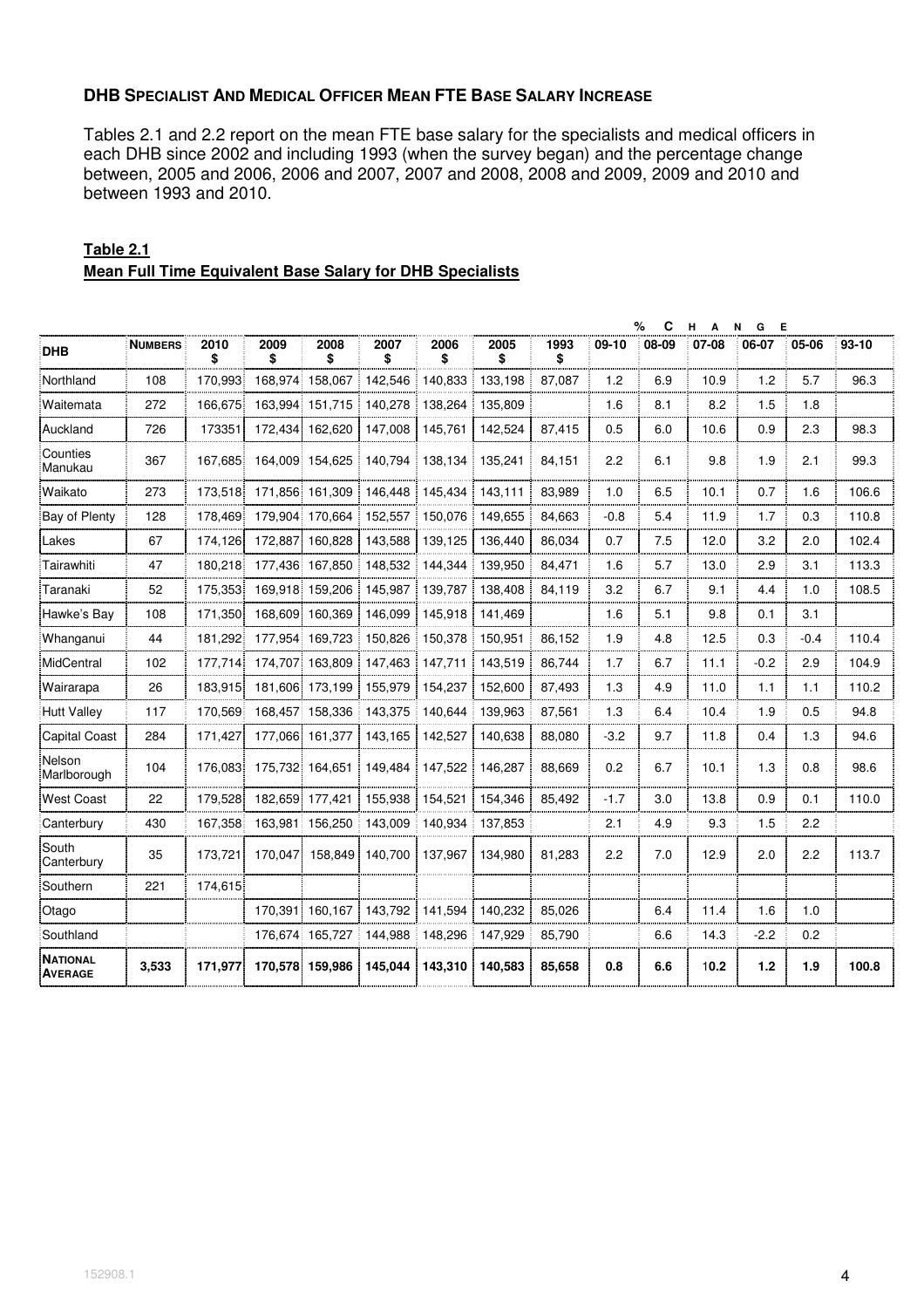#### **Table 2.2 Mean Full Time Equivalent Salary for Medical/Dental Officers**

|                                   |                |            |            |            |            |                 |                 |            |         | %<br>C | н.<br>$\overline{A}$ | N<br>G<br>E |        |         |
|-----------------------------------|----------------|------------|------------|------------|------------|-----------------|-----------------|------------|---------|--------|----------------------|-------------|--------|---------|
| <b>DHB</b>                        | <b>NUMBERS</b> | 2010<br>\$ | 2009<br>\$ | 2008<br>\$ | 2007<br>\$ | 2006<br>\$      | 2005<br>\$      | 1993<br>\$ | $09-10$ | 08-09  | 07-08                | 06-07       | 05-06  | $93-10$ |
| Northland                         | 29             | 132.697    | 130,337    | 123,954    | 106,259    | 121,100         | 116,300         | 65,152     | 1.8     | 5.1    | 16.7                 | $-12.3$     | 4.1    | 103.7   |
| Waitemata                         | 74             | 136,825    | 135,318    | 134,221    | 119,031    | 118,968         | 116,432         |            | 1.1     | 0.8    | 12.8                 | 0.1         | 2.2    |         |
| Auckland                          | 116            | 121,035    | 122,364    | 119,287    | 106,207    | 117,424         | 104,780         | 66,774     | $-1.1$  | 2.6    | 12.3                 | -9.6        | 12.1   | 81.3    |
| Counties<br>Manukau               | 26             | 131,449    | 121,425    | 128,787    |            | 123,500 114,000 | 117,100         | 67,742     | 8.3     | $-5.7$ | 4.3                  | 8.3         | $-2.6$ | 94.0    |
| Waikato                           | 35             | 140,200    | 137,917    | 124,377    | 112,222    | 106,359         | 104,905         | 65,275     | 1.7     | 10.9   | 10.8                 | 5.5         | 1.4    | 114.8   |
| Bay of Plenty                     | 29             | 136,292    | 139,197    | 132,967    | 118,304    | 116,975         | 115,575         |            | $-2.1$  | 4.7    | 12.4                 | 1.1         | 1.2    |         |
| Lakes                             | $\overline{7}$ | 150,931    | 148,989    | 136,084    | 121,000    | 119,944         | 115,950         | 69,446     | 1.3     | 9.5    | 12.5                 | 0.9         | 3.4    | 117.3   |
| Tairawhiti                        | 9              | 141,939    | 143.749    | 136,705    | 122,167    | 126,500         | 122,700         | 68,458     | $-1.3$  | 5.2    | 11.9                 | $-3.4$      | 3.1    | 107.3   |
| Taranaki                          | 27             | 125.868    | 129.421    | 124,521    | 110,652    | 108,158         | 105,222         | 67,130     | $-2.7$  | 3.9    | 12.5                 | 2.3         | 2.8    | 87.5    |
| Hawke's Bay                       | 13             | 146,636    | 147,168    | 137,397    | 121,292    | 116,750         | 120,955         |            | $-0.4$  | 7.1    | 13.3                 | 3.9         | $-3.5$ |         |
| Whanganui                         | 8              | 145,307    | 148,989    | 142,915    | 124,300    | 118,000         | 119,625         | 65,997     | $-2.5$  | 4.3    | 15.0                 | 5.3         | $-1.4$ | 120.2   |
| MidCentral                        | 17             | 142,924    | 141,416    | 131,694    | 118,781    | 117,594         | 114,425         | 68,788     | 1.1     | 6.9    | 10.9                 | 1.0         | 2.8    | 107.8   |
| Wairarapa                         | 3              | 139,925    | 144,457    | 136,394    | 124,833    | 124,167         | 122,700         | 76,679     | $-3.1$  | 5.9    | 9.3                  | 0.5         | 1.2    | 82.5    |
| <b>Hutt Valley</b>                | 10             | 141,738    | 139,228    | 133,552    | 116,615    | 112,727         | 109,889         | 64,576     | 1.8     | 4.2    | 14.5                 | 3.4         | 2.6    | 119.5   |
| <b>Capital Coast</b>              | 9              | 137.281    | 142.668    | 125,477    | 123,500    | 119.250         | 114,947         | 68,613     | $-3.8$  | 12.1   | 5.1                  | 3.6         | 3.7    | 100.1   |
| Nelson<br>Marlborough             | 28             | 141.786    | 139,736    | 129,059    |            | 119,542 113,654 | 110,611         | 73.467     | 1.5     | 8.3    | 8.0                  | 5.2         | 2.8    | 93.0    |
| <b>West Coast</b>                 | 9              | 145,464    | 139,307    | 132,344    |            | 124,000 122,833 | 119,500         | 62,160     | 4.4     | 5.3    | 6.7                  | 0.9         | 2.8    | 134.0   |
| Canterbury                        | 62             | 129.564    | 128,214    | 117,099    | 110,527    | 109,193         | 105,217         |            | 1.1     | 9.5    | 5.9                  | 1.2         | 3.8    |         |
| South<br>Canterbury               | 4              | 148,989    | 153,521    | 142,915    |            | 126,500 122,500 | 122,167         | 65,218     | $-3.0$  | 7.4    | 13.0                 | 3.3         | 0.3    | 128.4   |
| Southern                          | 33             | 130,810    |            |            |            |                 |                 |            |         |        |                      |             |        |         |
| Otago                             |                |            | 125,322    | 117,820    | 109,091    | 102,722         | 101,667         | 63,844     |         | 6.4    | 8.0                  | 6.2         | 1.0    |         |
| Southland                         |                |            | 125,385    | 123,353    | 110,615    | 106,000         | 106,750         | 69,219     |         | 1.6    | 11.5                 | 4.4         | $-0.7$ |         |
| <b>NATIONAL</b><br><b>AVERAGE</b> | 548            | 132,881    | 132,383    | 124,916    | 114,380    |                 | 114,664 111,088 | 67,457     | 0.4     | 6.0    | 9.3                  | $-0.2$      | 3.2    | 97.0    |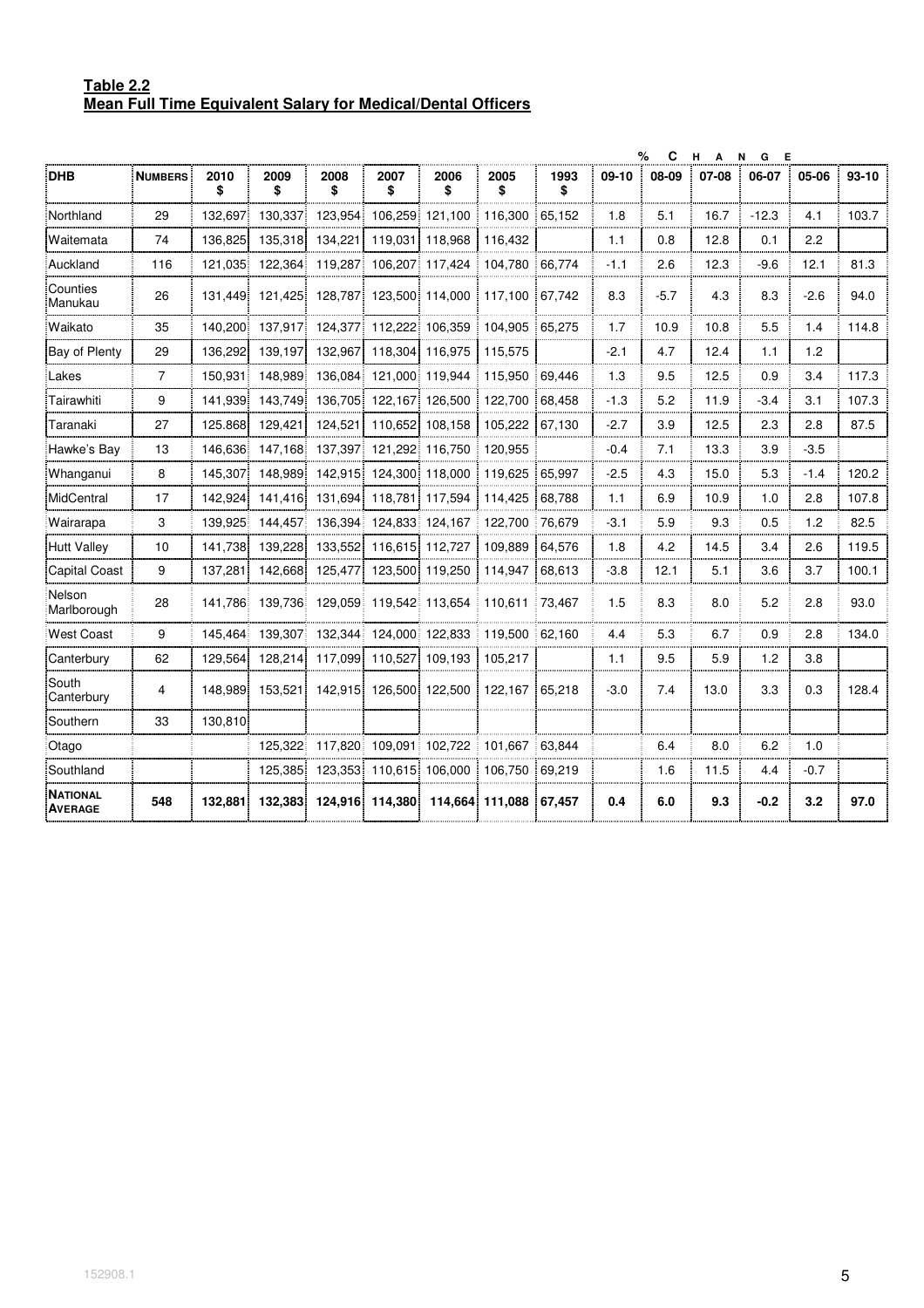## **DHB SPECIALIST AND MEDICAL/DENTAL OFFICER AVERAGE FTE BASE SALARY INCREASE FOR 1 JULY 2010**

Tables 3.1 and 3.2 report on the average FTE base salary for DHB specialists and medical officers by gender. The information is ranked according to total mean FTE base salary in each DHB.

#### **Table 3.1 Mean Full Time Equivalent Salary for Specialists**

| RANK | <b>DHB</b>           | <b>TOTAL</b><br>\$ | <b>FEMALES</b><br>\$ | <b>MALES</b><br>\$ |
|------|----------------------|--------------------|----------------------|--------------------|
| 1    | Wairarapa            | 183,915            | 156,070              | 186,236            |
| 2    | Whanganui            | 181,292            | 175,756              | 183,368            |
| 3    | Tairawhiti           | 180,218            | 176,133              | 181,619            |
| 4    | <b>West Coast</b>    | 179,528            | 171,932              | 183,869            |
| 5    | <b>Bay of Plenty</b> | 178,469            | 166,324              | 181,416            |
| 6    | MidCentral           | 177,714            | 172,012              | 179,565            |
| 7    | Nelson-Marlborough   | 175,732            | 162,173              | 179,283            |
| 8    | Taranaki             | 175,353            | 166,975              | 177,866            |
| 9    | Southern             | 174,615            | 167,306              | 177,155            |
| 10   | Lakes                | 174,126            | 166,071              | 176,065            |
| 11   | South Canterbury     | 173,721            | 173,996              | 173,652            |
| 12   | Waikato              | 173,518            | 166,768              | 175,420            |
| 13   | Auckland             | 173,351            | 166,496              | 177,630            |
| 14   | <b>Capital Coast</b> | 171,427            | 166,699              | 173,155            |
| 15   | Hawke's Bay          | 171,350            | 157,244              | 174,755            |
| 16   | Northland            | 170,993            | 164,802              | 173,961            |
| 17   | <b>Hutt Valley</b>   | 170,569            | 168,553              | 186,236            |
| 18   | Counties Manukau     | 167,685            | 160,844              | 171,176            |
| 19   | Canterbury           | 167,358            | 157,641              | 171,853            |
| 20   | Waitemata            | 166,675            | 161,639              | 169,335            |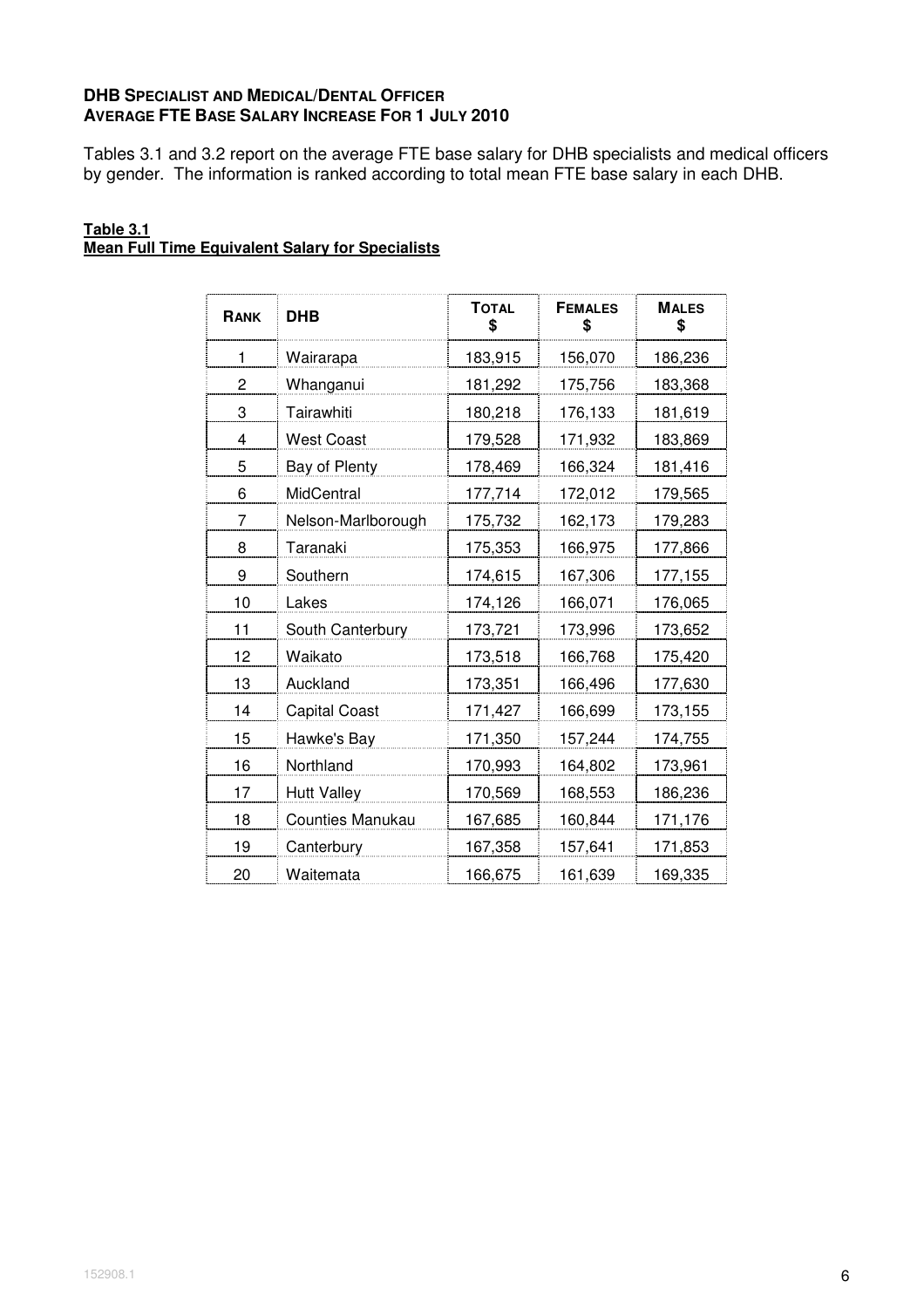#### **Table 3.2 Mean Full Time Equivalent Salary for Medical and Dental Officers**

| RANK | <b>DHB</b>              | <b>TOTAL</b><br>\$ | <b>FEMALES</b><br>\$ | <b>MALES</b><br>\$ |
|------|-------------------------|--------------------|----------------------|--------------------|
| 1    | Lakes                   | 150,931            | 147,478              | 153,521            |
| 2    | South Canterbury        | 148,989            | 147,479              | 153,521            |
| 3    | Hawke's Bay             | 146,636            | 147,856              | 146,094            |
| 4    | Canterbury              | 145,968            | 127,198              | 131,782            |
| 5    | Whanganui               | 145,307            | 0                    | 145,307            |
| 6    | MidCentral              | 142,924            | 144,619              | 141,738            |
| 7    | Tairawhiti              | 141,939            | 145,590              | 139,019            |
| 8    | Nelson-Marlborough      | 141,786            | 141,719              | 141,837            |
| 9    | <b>Hutt Valley</b>      | 141,738            | 136,526              | 145,213            |
| 10   | Waikato                 | 140,200            | 137,921              | 141,547            |
| 11   | Wairarapa               | 139,925            | 139,925              | 0                  |
| 12   | <b>West Coast</b>       | 139,307            | 139,075              | 139,439            |
| 13   | <b>Capital Coast</b>    | 137,281            | 135,204              | 141,436            |
| 14   | Waitemata               | 136,825            | 130,432              | 141,970            |
| 15   | <b>Bay of Plenty</b>    | 136,292            | 136,432              | 136,063            |
| 16   | Northland               | 132,697            | 132,439              | 132,938            |
| 17   | <b>Counties Manukau</b> | 131,449            | 123,182              | 135,826            |
| 18   | Southern                | 130,810            | 130,408              | 131,144            |
| 19   | Taranaki                | 125,868            | 127,102              | 125,019            |
| 20   | Auckland                | 121,035            | 123,597              | 118,094            |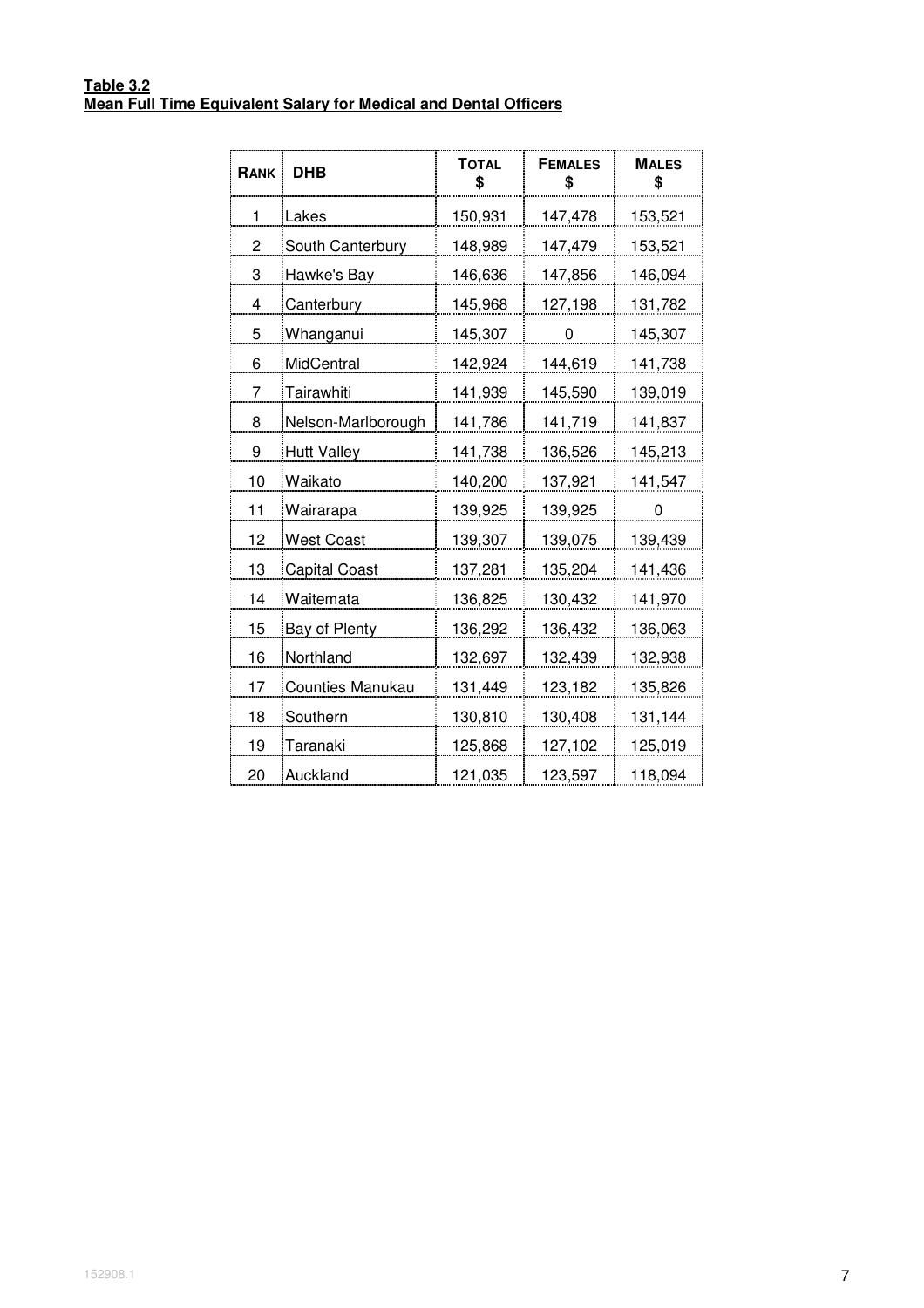### **DHB SPECIALIST AND MEDICAL/DENTAL OFFICER PLACEMENT ON SALARY SCALE BY GENDER AS AT 1 JULY 2010**

Tables 4.1 and 4.2 report on the actual numbers of DHB specialists and medical/dental officers by gender on each step of the salary scale.

# **Table 4.1**

# **Actual DHB Specialists on each Step by Gender**

|                       |              |                         |                         |                         |                |                         |                |                         | <b>STEP ON SALARY SCALE</b> |                |                         |                |              |                         |                |                |
|-----------------------|--------------|-------------------------|-------------------------|-------------------------|----------------|-------------------------|----------------|-------------------------|-----------------------------|----------------|-------------------------|----------------|--------------|-------------------------|----------------|----------------|
| <b>DHB</b>            |              | 15                      | 14                      | 13                      | 12             | 11                      | 10             | 9                       | 8                           | 7              | 6                       | 5              | 4            | 3                       | $\mathbf 2$    | 1              |
| Northland             | Males        | 18                      | $\,6\,$                 | 6                       | 9              | $\overline{\mathbf{c}}$ | 5              | 3                       | 6                           | 4              | 3                       | 6              | 3            | $\mathbf{1}$            | $\mathbf 0$    | $\mathbf{1}$   |
|                       | Females      | 5                       | 0                       | 0                       | 3              | 6                       | $\overline{c}$ | 5                       | $\overline{c}$              | $\overline{2}$ | $\overline{3}$          | 1              | 1            | $\mathbf{1}$            | $\overline{2}$ | 2              |
| Waitemata             | Males        | 35                      | 11                      | 10                      | 9              | 18                      | 9              | 16                      | 15                          | 14             | 12                      | 8              | 5            | 6                       | 4              | 6              |
|                       | Females      | 13                      | 9                       | $\overline{\mathbf{c}}$ | 0              | $\overline{4}$          | 8              | 9                       | 3                           | 5              | 9                       | 6              | 9            | 3                       | $\overline{7}$ | $\overline{7}$ |
| Auckland              | Males        | 176                     | 43                      | 24                      | 30             | 19                      | 21             | 22                      | 21                          | 14             | 16                      | 15             | 13           | 15                      | 11             | $\overline{7}$ |
|                       | Females      | 57                      | 17                      | 9                       | 17             | 15                      | 18             | 16                      | 18                          | 16             | 24                      | 13             | 20           | 22                      | 11             | 6              |
| Counties Manukau      | Males        | 39                      | 33                      | 13                      | 16             | 29                      | 12             | 18                      | 17                          | 19             | $10$                    | $\overline{7}$ | 11           | 6                       | $\overline{7}$ | 6              |
|                       | Females      | 11                      | 16                      | 3                       | 2              | 8                       | $\overline{7}$ | 8                       | $\overline{7}$              | 8              | $\overline{7}$          | 10             | 12           | 7                       | 10             | 8              |
| Waikato               | Males        | 80                      | 15                      | 12                      | 8              | 7                       | 13             | 13                      | 10                          | 13             | 12                      | 10             | 7            | 3                       | 6              | 4              |
|                       | Females      | 13                      | 3                       | 5                       | 3              | 0                       | $\mathbf{1}$   | 6                       | 3                           | $\overline{7}$ | 5                       | 2              | 5            | $\overline{\mathbf{c}}$ | $\overline{4}$ | 1              |
| Bay of Plenty         | Males        | 51                      | 15                      | 3                       | 5              | 0                       | 4              | 2                       | 4                           | 3              | 5                       | 2              | 3            | 3                       | 3              | 0              |
|                       | Females      | 5                       | 3                       | 1                       | 1              | $\overline{c}$          | 1              | 0                       | $\overline{\mathbf{c}}$     | 1              | 0                       | 2              | 1            | 4                       | 1              | 1              |
| Lakes                 | Males        | $\overline{7}$          | 9                       | 3                       | 5              | 12                      | 3              | 6                       | $\ensuremath{\mathsf{3}}$   | 3              | 0                       | 1              | 0            | $\overline{\mathbf{c}}$ | $\mathbf 0$    | 0              |
|                       | Females      | $\mathbf{1}$            | 0                       | 0                       | 2              | 3                       | 2              | 1                       | 0                           | 1              | 0                       | 0              | 2            | 0                       | $\mathbf{1}$   | 0              |
| Tairawhiti            | Males        | 12                      | 6                       | 0                       | 3              | 4                       | 5              | 0                       | 3                           | 0              | 1                       | 1              | 0            | 0                       | 0              | 0              |
|                       | Females      | 2                       | $\mathbf{1}$            | 0                       | 2              | 4                       | 0              | 0                       | $\sqrt{2}$                  | 0              | $\mathbf{1}$            | 0              | 0            | 0                       | $\mathbf 0$    | 0              |
| Taranaki              | Males        | 9                       | 4                       | $\overline{7}$          | 5              | $\overline{4}$          | 2              | 1                       | $\mathbf{1}$                | 3              | 0                       | $\overline{c}$ | 1            | 0                       | 0              | $\mathbf{1}$   |
|                       | Females      | 1                       | 1                       | 1                       | 0              | 1                       | 4              | 0                       | 0                           | 1              | 0                       | 1              | 0            | 2                       | 0              | 0              |
| Hawkes Bay            | Males        | 29                      | 4                       | 5                       | 6              | 6                       | 5              | $\overline{7}$          | 3                           | 5              | 3                       | $\overline{7}$ | 3            | 3                       | $\mathbf{1}$   | 0              |
|                       | Females      | $\mathbf{1}$            | $\mathbf{1}$            | $\mathbf{1}$            | $\mathbf{1}$   | $\overline{c}$          | 0              | $\mathbf{1}$            | $\overline{c}$              | 2              | $\mathbf{1}$            | 3              | 1            | $\overline{c}$          | $\overline{c}$ | $\mathbf{1}$   |
| Whanganui             | Males        | 16                      | 4                       | 1                       | 1              | 0                       | 3              | 4                       | 0                           | 1              | 1                       | 0              | 0            | $\mathbf{1}$            | 0              | 0              |
|                       | Females      | 5                       | $\pmb{0}$               | $\mathbf{1}$            | 1              | $\mathbf{1}$            | 0              | 0                       | 0                           | 0              | $\overline{\mathbf{c}}$ | 1              | 1            | 0                       | 0              | 0              |
| MidCentral            | Males        | 24                      | 11                      | 6                       | 10             | 8                       | 3              | $\overline{\mathbf{c}}$ | $\mathbf{1}$                | 2              | 2                       | $\mathbf{1}$   | 3            | 3                       | 0              | $\mathbf{1}$   |
|                       | Females      | 3                       | 2                       | 4                       | $\mathbf{1}$   | $\overline{c}$          | 1              | 4                       | 2                           | 2              | 3                       | 1              | 0            | 0                       | 0              | 0              |
| Wairarapa             | Males        | 14                      | $\mathbf 2$             | $\overline{\mathbf{c}}$ | 0              | $\mathbf{1}$            | 2              | $\mathbf{1}$            | $\mathbf{1}$                | 0              | 0                       | 0              | 1            | 0                       | $\mathbf 0$    | 0              |
|                       | Females      | 0                       | 0                       | 0                       | 0              | 0                       | $\mathbf{1}$   | 0                       | 0                           | 0              | 0                       | 0              | $\mathbf{1}$ | 0                       | 0              | 0              |
| Hutt                  | Males        | 15                      | 11                      | 5                       | $\overline{c}$ | 5                       | 7              | 1                       | 6                           | 5              | 4                       | 5              | 2            | 3                       | $\mathbf{1}$   | $\overline{c}$ |
|                       | Females      | 5                       | 3                       | 5                       | 2              | 4                       | 2              | 3                       | $\mathbf 5$                 | 5              | $\overline{2}$          | 4              | 1            | 0                       | $\overline{c}$ | 0              |
| Capital & Coast       | Males        | 52                      | 25                      | 9                       | 18             | 11                      | 12             | 9                       | 18                          | 14             | $\overline{7}$          | 10             | 9            | 6                       | 2              | 6              |
|                       | Females      | 7                       | 4                       | 6                       | 8              | 11                      | 4              | 4                       | 2                           | 7              | 5                       | 5              | 8            | 4                       |                | 0              |
| Nelson Marlborough    | Males        | 27                      | 10                      | 9                       | 5              | 6                       | 6              | 5                       | 3                           | 1              | 4                       | $\mathbf{1}$   | $\mathbf{1}$ | 0                       | 3              | 0              |
|                       | Females      | $\overline{\mathbf{c}}$ | $\overline{\mathbf{c}}$ | $\mathbf{1}$            | 2              | $\overline{c}$          | $\mathbf{1}$   | 1                       | 2                           | 0              | 0                       | 2              | 6            | $\mathbf{1}$            | 1              | 0              |
| <b>West Coast</b>     | Males        | $\mathbf{1}$            | 5                       | $\sqrt{5}$              | $\mathbf{1}$   | 0                       | $\mathbf 0$    | 1                       | 0                           | $\mathbf{1}$   | 0                       | 0              | 0            | 0                       | 0              | 0              |
|                       | Females      | $\mathbf{1}$            | 1                       | 2                       | 0              | 0                       | $\mathbf{1}$   | $\mathbf{1}$            | 0                           | 1              | 0                       | 0              | 0            | 0                       | 0              | $\mathbf{1}$   |
| Canterbury            | Males        | 62                      | 17                      | 23                      | 43             | 23                      | 14             | 13                      | $27\,$                      | 11             | 10                      | 12             | 14           | 6                       | 9              | 10             |
|                       | Females      | 10                      | 6                       | 5                       | 15             | 5                       | 8              | 3                       | 11                          | $\overline{7}$ | 12                      | 6              | 4            | 14                      | 18             | 12             |
| South Canterbury      | Males        | 5                       | $\pmb{0}$               | $\mathbf{1}$            | 5              | 3                       | $\overline{4}$ | 5                       | 2                           | 1              | $\mathbf{1}$            | 0              | $\mathbf{1}$ | 0                       | $\mathbf 0$    | 0              |
|                       | Females      | $\overline{c}$          | 0                       | 0                       | $\mathbf{1}$   | $\mathbf{1}$            | $\mathbf 0$    | 2                       | 0                           | 0              | 0                       | 0              | $\mathbf{1}$ | 0                       | 0              | 0              |
| Southern              | Males        | 58                      | 8                       | 16                      | 13             | 9                       | 13             | 12                      | 3                           | 6              | 6                       | $\overline{7}$ | 5            | $\overline{c}$          | 4              | $\overline{c}$ |
|                       | Females      | 11                      | $\pmb{0}$               | 3                       | 8              | $\overline{c}$          | 5              | 3                       | $\mathbf 5$                 | 5              | 4                       | $\overline{c}$ | 3            | 0                       | 4              | $\overline{c}$ |
| <b>National Total</b> | <b>Males</b> | 730                     | 239                     | 160                     | 194            | 167                     | 143            | 141                     | 144                         | 120            | 97                      | 95             | 82           | 60                      | 51             | 46             |
|                       | Females      | 155                     | 69                      | 49                      | 69             | 73                      | 66             | 67                      | 66                          | 70             | 78                      | 59             | 76           | 62                      | 64             | 41             |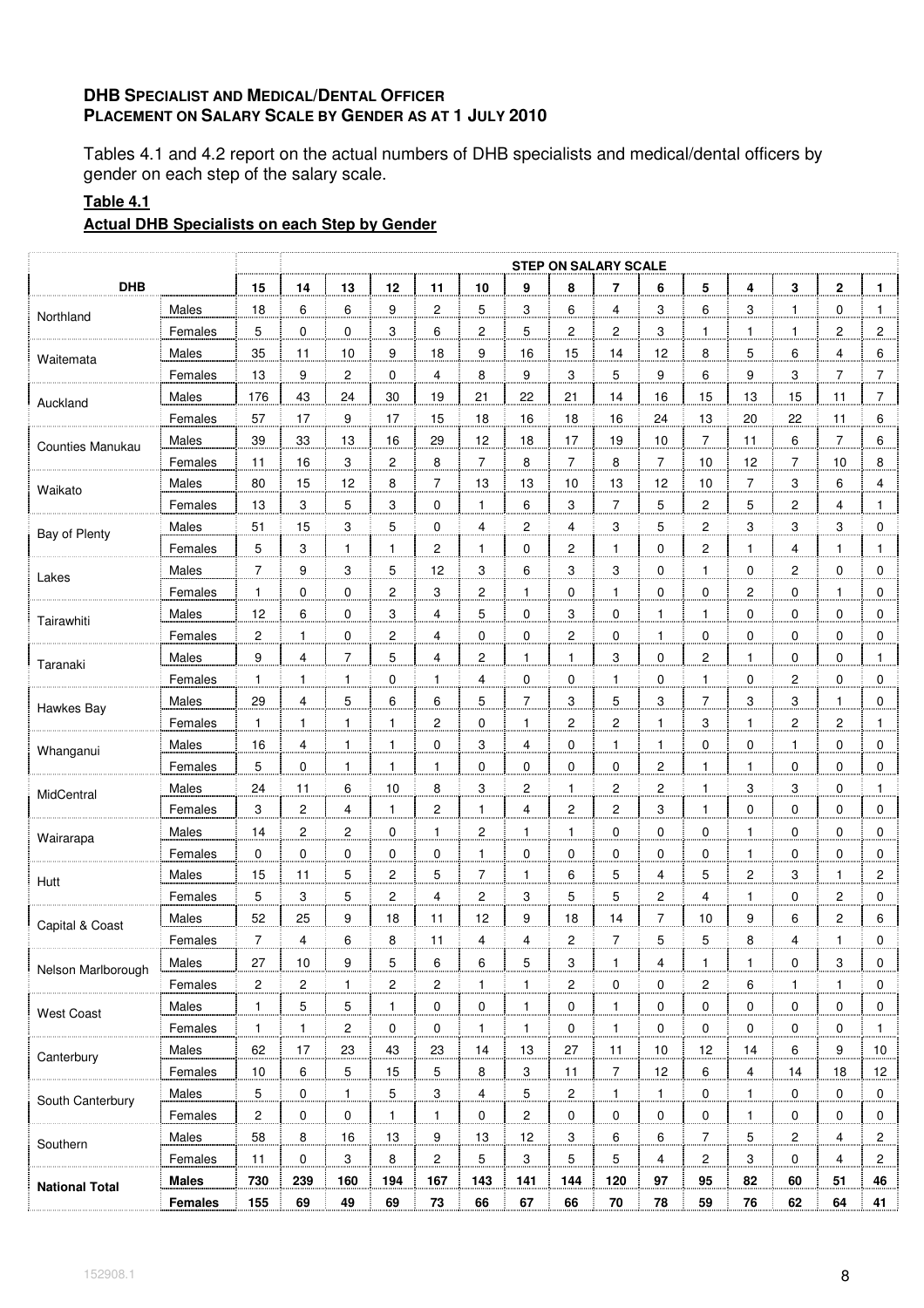# **Table 4.2 Actual DHB Medical and Dental Officers on each Step by Gender**

|                       |              |                         |                |                         |                |                |                         |                | <b>STEP ON SALARY SCALE</b> |                         |                |                |                |                |                |                  |
|-----------------------|--------------|-------------------------|----------------|-------------------------|----------------|----------------|-------------------------|----------------|-----------------------------|-------------------------|----------------|----------------|----------------|----------------|----------------|------------------|
| <b>DHB</b>            |              | 15                      | 14             | 13                      | 12             | 11             | 10                      | 9              | 8                           | 7                       | 6              | 5              | 4              | 3              | $\mathbf{2}$   | $\mathbf{1}$     |
| Northland             | Males        | 4                       | $\mathbf{1}$   | $\mathbf{1}$            | 0              | $\overline{c}$ | $\mathbf{1}$            | $\pmb{0}$      | $\overline{\mathbf{c}}$     | $\mathbf{1}$            | 1              | 1              | 0              | $\mathbf{1}$   | 0              | $\mathbf 0$      |
|                       | Females      | 3                       | 0              | 2                       | $\overline{1}$ | 1              | 2                       | $\overline{1}$ | 0                           | 1                       | 2              | 0              | 0              | 0              | 1              | 0                |
| Waitemata             | Males        | 24                      | 3              | $\overline{\mathbf{4}}$ | $\mathbf{1}$   | 1              | 0                       | $\mathbf{1}$   | $\pmb{0}$                   | 0                       | 1              | 1              | 0              | $\mathbf{1}$   | 3              | $\mathbf{1}$     |
|                       | Females      | 12                      | 1              | $\mathbf{1}$            | 1              | 4              | 2                       | $\overline{0}$ | 1                           | $\mathbf{1}$            | 1              | 2              | 0              | 0              | 0              | $\overline{7}$   |
| Auckland              | Males        | 8                       | $\overline{7}$ | $\boldsymbol{2}$        | $\mathbf{1}$   | 0              | 0                       | $\overline{2}$ | $\mathbf{1}$                | $\overline{\mathbf{c}}$ | 2              | 0              | 3              | 3              | 18             | 5                |
|                       | Females      | 14                      | $\mathbf{1}$   | $\overline{\mathbf{c}}$ | 3              | 4              | 5                       | $\mathbf{1}$   | 3                           | 3                       | 1              | 3              | 6              | $\mathbf{1}$   | 10             | 5                |
| Counties Manukau      | Males        | 8                       | 0              | $\mathbf{1}$            | $\mathbf{1}$   | $\mathbf{1}$   | 0                       | $\mathbf{1}$   | 0                           | $\mathbf{1}$            | 0              | 2              | 0              | $\mathbf{1}$   | $\mathbf{1}$   | $\mathbf 0$      |
|                       | Females      | 2                       | 0              | 0                       | $\overline{1}$ | 0              | 1                       | 0              | 0                           | 0                       | 0              | 3              | 0              | 2              | 0              | 0                |
| Waikato               | Males        | 7                       | 5              | 2                       | $\overline{2}$ | 2              | 0                       | $\overline{1}$ | 1                           | 0                       | 0              | 1              | 0              | 0              | 1              | $\mathbf 0$      |
|                       | Females      | 4                       | 0              | $\mathbf{1}$            | $\mathbf{1}$   | 2              | 3                       | $\pmb{0}$      | $\mathbf{1}$                | 0                       | 0              | $\mathbf{1}$   | 0              | 0              | 0              | $\mathbf 0$      |
| Bay of Plenty         | Males        | 3                       | 1              | 0                       | $\overline{a}$ | 1              | 1                       | $\overline{1}$ | 0                           | 0                       | 1              | 0              | 0              | $\mathbf{1}$   | $\mathbf 0$    | $\mathbf 0$      |
|                       | Females      | 5                       | 2              | 2                       | $\overline{2}$ | 2              | 0                       | 0              | $\pmb{0}$                   | 1                       | 1              | 2              | 0              | $\mathbf{1}$   | 0              | 0                |
| Lakes                 | Males        | 4                       | 0              | 0                       | $\overline{0}$ | 0              | 0                       | $\overline{0}$ | 0                           | 0                       | 0              | 0              | 0              | 0              | 0              | $\mathbf 0$      |
|                       | Females      | 1                       | 0              | 2                       | $\overline{0}$ | 0              | 0                       | $\overline{0}$ | 0                           | 0                       | 0              | 0              | 0              | 0              | 0              | 0                |
| Tairawhiti            | Males        | $\mathbf{1}$            | 1              | $\pmb{0}$               | $\mathbf{1}$   | 1              | 0                       | $\overline{0}$ | 0                           | 1                       | 0              | 0              | 0              | 0              | 0              | $\mathbf 0$      |
|                       | Females      | 3                       | 0              | 0                       | 0              | 0              | 0                       | $\pmb{0}$      | $\mathbf{1}$                | 0                       | 0              | 0              | 0              | 0              | 0              | $\mathbf 0$      |
| Taranaki              | Males        | $\overline{\mathbf{c}}$ | $\overline{c}$ | 1                       | 0              | 0              | 1                       | $\overline{1}$ | 3                           | 1                       | 2              | 0              | 0              | 0              | $\mathbf{1}$   | $\boldsymbol{2}$ |
|                       | Females      | 0                       | 2              | $\pmb{0}$               | 1              | 0              | 3                       | $\overline{0}$ | $\mathbf 2$                 | 0                       | 1              | 0              | $\overline{2}$ | 0              | 0              | $\mathbf 0$      |
| Hawkes Bay            | Males        | $\overline{7}$          | 0              | 0                       | $\overline{0}$ | 0              | 1                       | $\overline{0}$ | 0                           | 0                       | 0              | 1              | 0              | 0              | 0              | $\mathbf 0$      |
|                       | Females      | 2                       | 1              | 0                       | 0              | 1              | 0                       | 0              | 0                           | 0                       | 0              | 0              | 0              | 0              | 0              | 0                |
| Whanganui             | Males        | 4                       | 3              | 0                       | $\mathbf{0}$   | 0              | 0                       | $\overline{0}$ | 0                           | 0                       | 0              | $\overline{0}$ | $\overline{0}$ | 1              | 0              | $\mathbf 0$      |
|                       | Females      | 0                       | 0              | 0                       | 0              | 0              | 0                       | $\overline{0}$ | 0                           | 0                       | 0              | 0              | 0              | 0              | 0              | $\mathbf 0$      |
| MidCentral            | Males        | 4                       | 1              | 1                       | 0              | 0              | 1                       | $\overline{3}$ | 0                           | 0                       | 0              | 0              | 0              | 0              | $\mathbf 0$    | $\mathbf 0$      |
|                       | Females      | 4                       | 0              | 2                       | $\mathbf{0}$   | 0              | 0                       | $\overline{0}$ | $\pmb{0}$                   | 0                       | 0              | 1              | 0              | 0              | 0              | 0                |
| Wairarapa             | Males        | 0                       | 0              | 0                       | $\overline{0}$ | 0              | 0                       | $\overline{0}$ | 0                           | 0                       | 0              | 0              | 0              | 0              | 0              | $\mathbf 0$      |
|                       | Females      | 1                       | 0              | 0                       | $\overline{0}$ | 1              | 1                       | $\overline{0}$ | 0                           | 0                       | 0              | 0              | 0              | 0              | 0              | 0                |
| Hutt                  | Males        | $\overline{\mathbf{c}}$ | 1              | 1                       | $\overline{0}$ | 2              | 0                       | $\overline{0}$ | 0                           | 0                       | 0              | 0              | 0              | 0              | 0              | $\mathbf 0$      |
|                       | Females      | $\mathbf{1}$            | $\mathbf{1}$   | 0                       | 0              | 0              | 0                       | $\mathbf{1}$   | 0                           | $\mathbf{1}$            | 0              | 0              | 0              | 0              | 0              | 0                |
| Capital & Coast       | Males        | 2                       | $\mathbf 0$    | 0                       | 0              | 0              | 0                       | $\pmb{0}$      | 0                           | 1                       | 0              | 0              | 0              | 0              | 0              | 0                |
|                       | Females      | 2                       | 1              | 0                       | 1              | 0              | 0                       | $\mathbf 0$    | 1                           | 0                       | 0              | 0              | 0              | 0              | 0              | $\mathbf 1$      |
| Nelson Marlborough    | Males        | $\overline{7}$          | $\mathbf{1}$   | 3                       | 2              | 0              | 0                       | 0              | $\mathbf{1}$                | $\mathbf{1}$            | 0              | 0              | 0              | 0              | 0              | $\mathbf{1}$     |
|                       | Females      | 5                       | $\overline{c}$ | 1                       | 0              | 2              | 0                       | 1              | $\mathbf 0$                 | 0                       | 0              | 0              | 0              | 0              | 0              | $\mathbf{1}$     |
| <b>West Coast</b>     | Males        | $\mathsf 0$             | 3              | 1                       | $\overline{2}$ | 0              | 0                       | $\overline{0}$ | 0                           | 0                       | 0              | 0              | 0              | 0              | 0              | 0                |
|                       | Females      | 0                       | $\mathbf{1}$   | $\overline{2}$          | 0              | 0              | 0                       | 0              | 0                           | 0                       | 0              | 0              | 0              | 0              | 0              | 0                |
| Canterbury            | Males        | 5                       | $\overline{7}$ | 4                       | $\overline{2}$ | 0              | 0                       | $\overline{1}$ | $\sqrt{2}$                  | 3                       | 1              | 1              | $\mathbf{1}$   | 4              | 0              | $\mathbf{1}$     |
|                       | Females      | $\sqrt{5}$              | $\mathbf{1}$   | $\mathbf{1}$            | $\mathbf{1}$   | 2              | 5 <sub>1</sub>          | $\overline{5}$ | 1                           | 1                       | 1              | 1              | $\mathbf{1}$   | $\overline{2}$ | $\overline{2}$ | $\mathbf{1}$     |
| South Canterbury      | Males        | $\mathbf{1}$            | 0              | 0                       | 0              | 0              | 0                       | 0              | 0                           | 0                       | 0              | 0              | 0              | 0              | 0              | 0                |
|                       | Females      | 2                       | 0              | 0                       | $\overline{0}$ | $\mathbf{1}$   | 0                       | $\overline{0}$ | $\mathbf 0$                 | 0                       | 0              | 0              | 0              | 0              | 0              | 0                |
| Southern              | Males        | $\mathbf 3$             | $\overline{c}$ | $\overline{\mathbf{c}}$ | $\frac{1}{2}$  | $\mathbf{1}$   | $\overline{2}$          | $\overline{2}$ | $\mathbf{1}$                | 0                       | 0              | 0              | 1              | 1              | 2              | 0                |
|                       | Females      | $\overline{c}$          | 0              | $\mathbf{1}$            | $\overline{2}$ | 3              | 3                       | $\overline{0}$ | $\mathbf{1}$                | 0                       | 0              | 0              | $\mathbf{1}$   | $\mathbf{1}$   | $\mathbf{1}$   | 0                |
| <b>National Total</b> | <b>Males</b> | 96                      | 38             | 23                      | 15             | 11             | $\overline{\mathbf{7}}$ | ${\bf 13}$     | 11                          | 11                      | 8              | $\overline{7}$ | 5              | 13             | 26             | 10               |
|                       | Females      | 68                      | 13             | 17                      | 14             | 23             | 25                      | 9              | 11                          | 8                       | $\overline{7}$ | 13             | 10             | $\overline{7}$ | 14             | 15               |